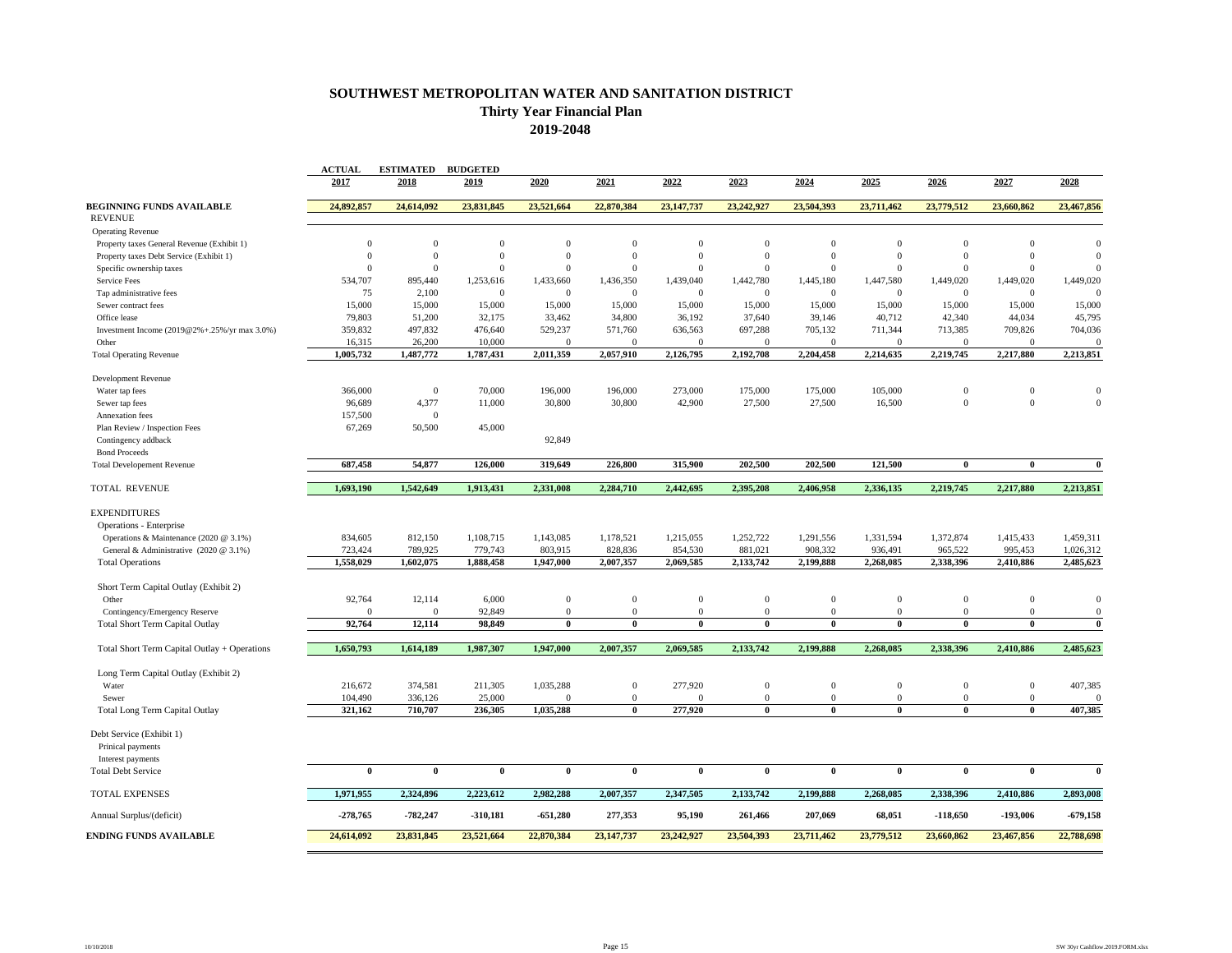## **SOUTHWEST METROPOLITAN WATER AND SANITATION DISTRICT Thirty Year Financial Plan 2019-2048**

|                                                       | 2029           | 2030             | 2031             | 2032             | 2033         | 2034           | 2035             | 2036             | 2037             | 2038           |
|-------------------------------------------------------|----------------|------------------|------------------|------------------|--------------|----------------|------------------|------------------|------------------|----------------|
| <b>BEGINNING FUNDS AVAILABLE</b>                      | 22,788,698     | 21,843,462       | 21,534,117       | 21,137,487       | 20,648,495   | 20,061,832     | 19,346,601       | 18,546,963       | 17,632,253       | 15,917,305     |
| <b>REVENUE</b>                                        |                |                  |                  |                  |              |                |                  |                  |                  |                |
| <b>Operating Revenue</b>                              |                |                  |                  |                  |              |                |                  |                  |                  |                |
| Property taxes General Revenue (Exhibit 1)            | $\theta$       | $\mathbf{0}$     | $\mathbf{0}$     | $\mathbf{0}$     | $\mathbf{0}$ | $\theta$       | $\mathbf{0}$     | $\mathbf{0}$     | $\mathbf{0}$     | $\theta$       |
| Property taxes Debt Service (Exhibit 1)               | $\theta$       | $\boldsymbol{0}$ | $\boldsymbol{0}$ | $\boldsymbol{0}$ | $\mathbf{0}$ | $\theta$       | $\mathbf{0}$     | $\boldsymbol{0}$ | $\boldsymbol{0}$ | $\Omega$       |
| Specific ownership taxes                              | $\overline{0}$ | $\mathbf{0}$     | $\boldsymbol{0}$ | $\overline{0}$   | $\mathbf{0}$ | $\overline{0}$ | $\mathbf{0}$     | $\boldsymbol{0}$ | $\boldsymbol{0}$ | $\theta$       |
| <b>Service Fees</b>                                   | 1,449,020      | 1,450,940        | 1,452,860        | 1,454,780        | 1,456,700    | 1,458,620      | 1,460,540        | 1,462,460        | 1,464,380        | 1,466,300      |
| Tap administrative fees                               | $\theta$       | $\overline{0}$   | $\mathbf{0}$     | $\mathbf{0}$     | $\mathbf{0}$ | $\mathbf{0}$   | $\overline{0}$   | $\mathbf{0}$     | $\mathbf{0}$     | $\overline{0}$ |
| Sewer contract fees                                   | 15,000         | 15,000           | 15,000           | 15,000           | 15,000       | 15,000         | 15,000           | 15,000           | 15,000           | 15,000         |
| Office lease                                          | 47,627         | 49,532           | 51,513           | 53,574           | 55,717       | 57,945         | 60,263           | 62,674           | 65,181           | 67,788         |
| Investment Income (2019@2%+.25%/yr max 3.0%)<br>Other | 683,661        | 655,304          | 646,024          | 634,125          | 619,455      | 601,855        | 580,398          | 556,409          | 528,968          | 477,519        |
| <b>Total Operating Revenue</b>                        | 2,195,308      | 2,170,776        | 2,165,397        | 2,157,478        | 2,146,872    | 2,133,420      | 2,116,201        | 2,096,543        | 2,073,528        | 2,026,607      |
| <b>Development Revenue</b>                            |                |                  |                  |                  |              |                |                  |                  |                  |                |
| Water tap fees                                        | 140,000        | 140,000          | 140,000          | 140,000          | 140,000      | 140,000        | 140,000          | 140,000          | 140,000          | 140,000        |
| Sewer tap fees                                        | 22,000         | 22,000           | 22,000           | 22,000           | 22,000       | 22,000         | 22,000           | 22,000           | 22,000           | 22,000         |
| Annexation fees                                       |                |                  |                  |                  |              |                |                  |                  |                  |                |
| Plan Review / Inspection Fees                         |                |                  |                  |                  |              |                |                  |                  |                  |                |
| Contingency addback                                   |                |                  |                  |                  |              |                |                  |                  |                  |                |
| <b>Bond Proceeds</b>                                  | $\theta$       | $\overline{0}$   | $\mathbf{0}$     | $\boldsymbol{0}$ | $\mathbf{0}$ | $\theta$       | $\mathbf{0}$     | $\mathbf{0}$     | $\mathbf{0}$     | $\mathbf{0}$   |
| <b>Total Developement Revenue</b>                     | 162,000        | 162,000          | 162,000          | 162,000          | 162,000      | 162,000        | 162,000          | 162,000          | 162,000          | 162,000        |
| TOTAL REVENUE                                         | 2,357,308      | 2,332,776        | 2,327,397        | 2,319,478        | 2,308,872    | 2,295,420      | 2,278,201        | 2,258,543        | 2,235,528        | 2,188,607      |
| <b>EXPENDITURES</b>                                   |                |                  |                  |                  |              |                |                  |                  |                  |                |
| Operations - Enterprise                               |                |                  |                  |                  |              |                |                  |                  |                  |                |
| Operations & Maintenance (2020 @ 3.1%)                | 1,504,550      | 1,551,191        | 1,599,278        | 1,648,855        | 1,699,970    | 1,752,669      | 1,807,002        | 1,863,019        | 1,920,772        | 1,980,316      |
| General & Administrative (2020 @ 3.1%)                | 1,058,128      | 1,090,930        | 1,124,749        | 1,159,616        | 1,195,564    | 1,232,626      | 1,270,838        | 1,310,234        | 1,350,851        | 1,392,727      |
| <b>Total Operations</b>                               | 2,562,678      | 2,642,121        | 2,724,026        | 2,808,471        | 2,895,534    | 2,985,295      | 3,077,840        | 3,173,253        | 3,271,623        | 3,373,044      |
| Short Term Capital Outlay (Exhibit 2)                 |                |                  |                  |                  |              |                |                  |                  |                  |                |
| Other                                                 | $\overline{0}$ | $\mathbf{0}$     | $\boldsymbol{0}$ | $\boldsymbol{0}$ | $\mathbf{0}$ | $\overline{0}$ | $\mathbf{0}$     | $\boldsymbol{0}$ | $\boldsymbol{0}$ | $\mathbf{0}$   |
| Contingency/Emergency Reserve                         | $\mathbf{0}$   | $\mathbf{0}$     | $\boldsymbol{0}$ | $\boldsymbol{0}$ | $\mathbf{0}$ | $\mathbf{0}$   | $\mathbf{0}$     | $\boldsymbol{0}$ | $\boldsymbol{0}$ | $\mathbf{0}$   |
| <b>Total Short Term Capital Outlay</b>                | $\mathbf{0}$   | $\bf{0}$         | $\bf{0}$         | $\bf{0}$         | $\bf{0}$     | $\mathbf{0}$   | $\bf{0}$         | $\mathbf{0}$     | $\bf{0}$         | $\bf{0}$       |
| Total Short Term Capital Outlay + Operations          | 2.562.678      | 2,642,121        | 2.724.026        | 2,808,471        | 2,895,534    | 2,985,295      | 3,077,840        | 3,173,253        | 3,271,623        | 3,373,044      |
| Long Term Capital Outlay (Exhibit 2)                  |                |                  |                  |                  |              |                |                  |                  |                  |                |
| Water                                                 | 709,350        | $\mathbf{0}$     | $\boldsymbol{0}$ | $\boldsymbol{0}$ | $\mathbf{0}$ | 25,356         | $\boldsymbol{0}$ | $\boldsymbol{0}$ | $\boldsymbol{0}$ | $\theta$       |
| Sewer                                                 | 30,516         | $\mathbf{0}$     | $\mathbf{0}$     | $\boldsymbol{0}$ | $\bf{0}$     | $\theta$       | $\overline{0}$   | $\mathbf{0}$     | 678,853          | 425,369        |
| <b>Total Long Term Capital Outlay</b>                 | 739,867        | $\bf{0}$         | $\mathbf{0}$     | $\bf{0}$         | $\bf{0}$     | 25,356         | $\bf{0}$         | $\bf{0}$         | 678,853          | 425,369        |
| Debt Service (Exhibit 1)<br>Prinical payments         |                |                  |                  |                  |              |                |                  |                  |                  |                |
| Interest payments                                     |                |                  |                  |                  |              |                |                  |                  |                  |                |
| <b>Total Debt Service</b>                             | $\bf{0}$       | $\bf{0}$         | $\bf{0}$         | $\bf{0}$         | $\bf{0}$     | $\bf{0}$       | $\bf{0}$         | $\bf{0}$         | $\theta$         | $\mathbf{0}$   |
| <b>TOTAL EXPENSES</b>                                 | 3,302,544      | 2,642,121        | 2,724,026        | 2,808,471        | 2,895,534    | 3,010,651      | 3,077,840        | 3,173,253        | 3,950,476        | 3,798,413      |
| Annual Surplus/(deficit)                              | $-945,236$     | -309,345         | -396,630         | -488,993         | -586,662     | $-715,231$     | -799,638         | $-914,710$       | $-1,714,948$     | $-1,609,806$   |
| <b>ENDING FUNDS AVAILABLE</b>                         | 21,843,462     | 21,534,117       | 21,137,487       | 20,648,495       | 20,061,832   | 19,346,601     | 18,546,963       | 17,632,253       | 15,917,305       | 14,307,498     |